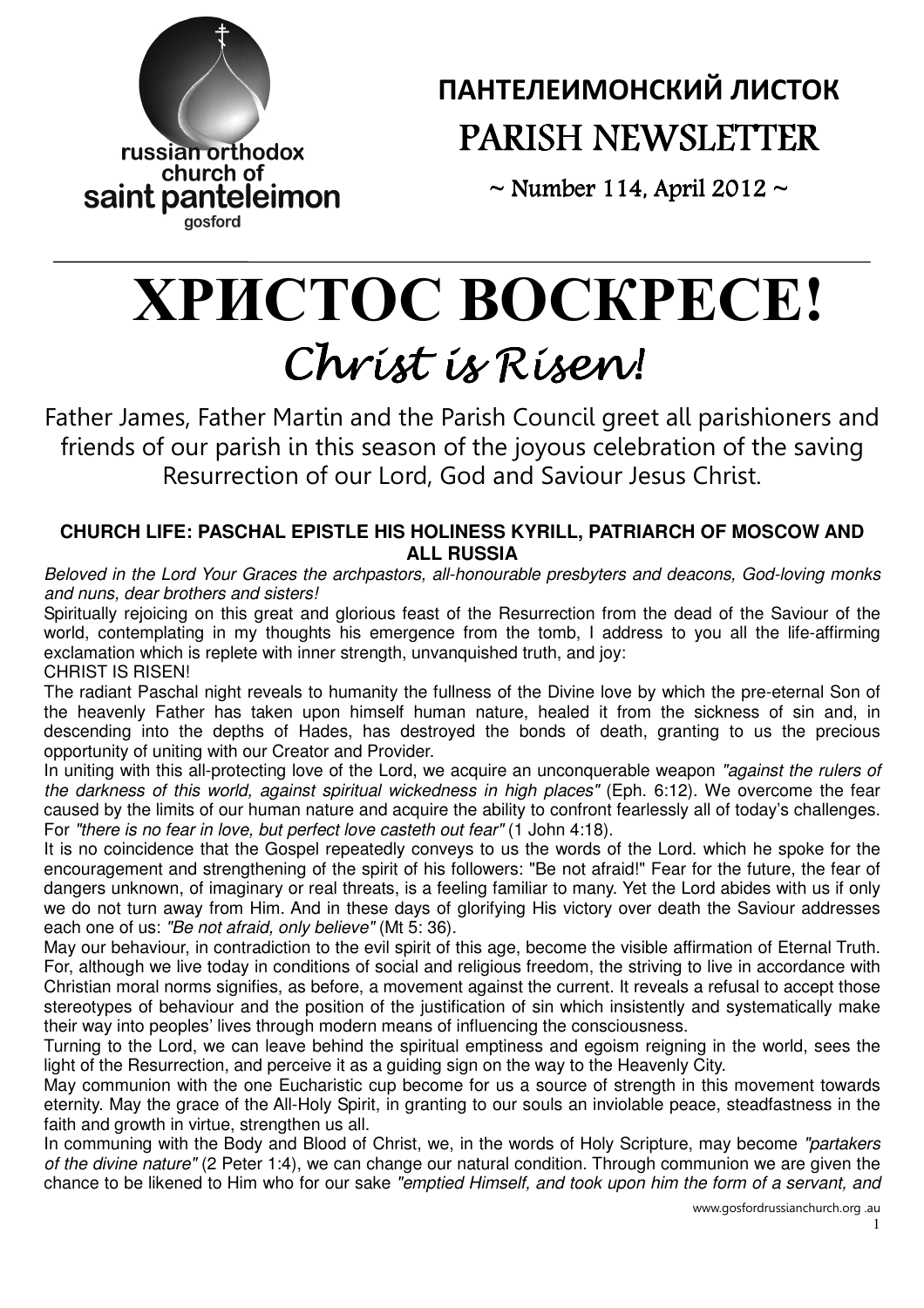was made in the likeness of men: And being found in fashion as a man, He humbled Himself, and became obedient unto death, even the death of the cross." (Philippians 2:7-8).

Our moral and spiritual transformation is the main pledge and foundation for the transfiguration of the life of society, the nation, and the country. It is impossible to change for the better the whole without perfecting its parts. The correct mental perception of people from all age, social, and political groups determines the wellbeing of our homeland. Our vectors in life will shape the development of all the countries of historical Russia, our Church and, by extension, of all of God's creation, entrusted to us by the Creator to preserve and "keep it" (Gen. 2:15).

I prayerfully wish you all, my dear ones, the abiding presence of joy in the Risen Conqueror of Hades and abundant aid from above in your daily labours.

TRULY CHRIST IS RISEN! Amen. +KYRILL

Patriarch of Moscow & All Russia

#### Пасхальное послание Святейшего Патриарха Кирилла архипастырям**,** пастырям**,**  диаконам**,** монашествующим и всем верным чадам Русской Православной Церкви

Возлюбленные о Господе Преосвященные архипастыри, всечестные пресвитеры и диаконы, боголюбивые иноки и инокини, дорогие братья и сестры!

Духовно торжествуя в сей великий и славный праздник Воскресения из мертвых Спасителя мира, мысленно созерцая Его исхождение от гроба, обращаю ко всем вам жизнеутверждающий, исполненный внутренней силы, необоримой правды и радости возглас:

ХРИСТОС ВОСКРЕСЕ!

Светозарная пасхальная ночь являет человечеству полноту Божественной любви, по которой превечный Сын Небесного Отца принял на Себя человеческое естество, исцелил его от болезни греха и, сойдя в адские глубины, сокрушил оковы смерти, даровав нам бесценную возможность единства со своим Создателем и Промыслителем.

Приобщаясь к этой всепокрывающей любви Господа, мы обретаем непобедимое оружие "против мироправителей тьмы века сего, против духов злобы поднебесных" (Еф. 6:12). Мы преодолеваем страх, вызванный ограниченностью нашей человеческой природы, и обретаем способность безбоязненно смотреть в лицо любым вызовам времени. Ибо "в любви нет страха, но совершенная любовь изгоняет страх" (1 Ин. 4:18).

Неслучайно Евангелие многократно возвещает нам слова Господа, произносимые Им для ободрения, укрепления духа Своих последователей: "Не бойся!" Страх будущего, боязнь опасностей, неведомых, мнимых или реальных угроз ‒ это чувство, знакомое многим. Но Господь пребывает с нами, если только мы сами не отвергаемся Его. И во дни прославления Его победы над смертью Спаситель вновь взывает к каждому из нас: "Не бойся, только веруй!" (Мк. 5:36).

Пусть наше поведение, противоречащее лукавому духу века сего, станет зримым подтверждением Правды Вечной. Ибо, хотя ныне мы пребываем в условиях общественной и религиозной свободы, стремление жить в соответствии с христианскими нравственными нормами по-прежнему означает движение против течения. Оно обнаруживает несогласие с теми стереотипами поведения и позицией оправдания греха, которые настойчиво и системно внедряются в жизнь людей через современные средства воздействия на сознание.

Обратившись ко Господу, мы сможем выбраться из духовной пустоты и царствующего в мире эгоизма, увидеть свет Воскресения, воспринять его как путеводный ориентир в шествовании к Небесному Граду. Источником сил в этом движении к вечности да станет для нас приобщение к единой Евхаристической чаше. Да укрепит нас благодать Всесвятого Духа, даруя нашим душам неотъемлемый мир, стойкость в вере, преуспеяние в добродетелях.

Приобщаясь Тела и Крови Христовых, мы, по слову Священного Писания, становимся причастниками "Божеского естества" (2 Пет. 1:4), способными изменить свое природное состояние. Через Причастие мы получаем возможность уподобиться во всем Тому, Кто ради нас «уничижил Себя Самого, приняв образ раба, сделавшись подобным человекам и по виду став как человек; смирил Себя, быв послушным даже до смерти, и смерти крестной» (Флп. 2:7-8).

Нравственное, духовное изменение самого себя является главным залогом и основанием для преображения жизни общества, народа, страны. Невозможно изменить к лучшему целое, не совершенствуя его части. Правильное умонастроение людей всех возрастных, социальных и политических групп непосредственно определяет благополучие Отечества. От того, какими будут наши жизненные векторы, зависит путь развития всех государств исторической Руси, Церкви нашей, а в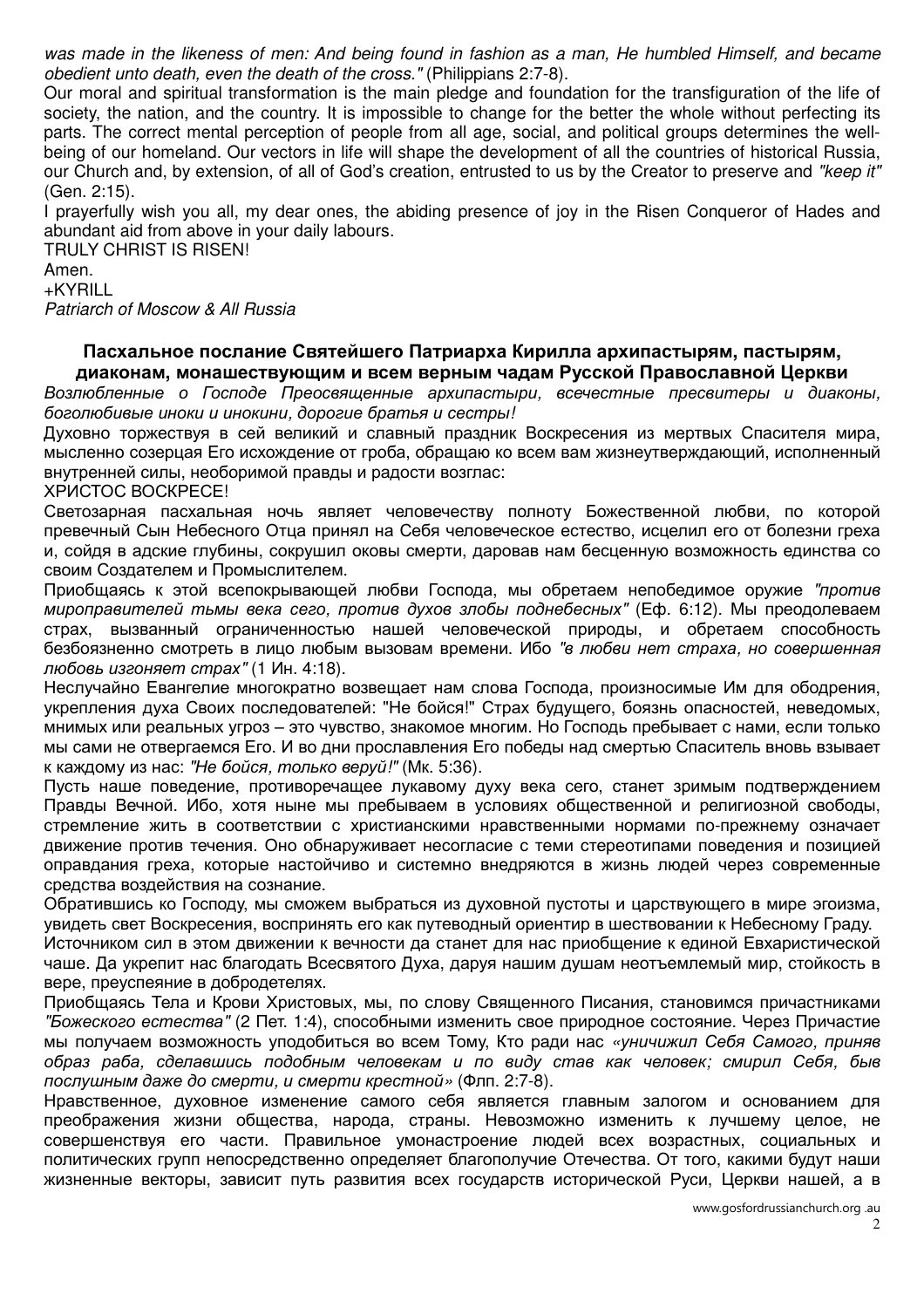предельном значении — и всего творения Божьего, врученного нам Создателем, чтобы беречь и "хранить его" (Быт. 2:15).

Молитвенно желаю всем вам, дорогие мои, неослабного пребывания в радости о Воскресшем Победителе ада и преизобильной помощи свыше в ваших повседневных трудах. ВОИСТИНУ ВОСКРЕСЕ ХРИСТОС!

Аминь. +КИРИЛЛ Патриарх Московский и всея Руси Москва - Пасха Христова 2012 г.

#### **CHURCH LIFE: PASCHAL EPISTLE OF HIS EMINENCE HILARION, METROPOLITAN OF EASTERN AMERICA & NEW YORK, FIRST HIERARCH OF THE RUSSIAN ORTHODOX CHURCH ABROAD**

Christ is risen!

The feast of feasts and triumph of triumphs has arrived for us, brother archpastors, right honourable fathers, brethren and sisters beloved in the Lord! Let us all greet the resurrection of Christ and not hide our feelings: "Let us be divinely glad, for Christ hath risen as One omnipotent."

O wondrous and blessed night! O night so full of joy for every Christian! The risen Christ "changed the lamentation of the myrrh-bearing women into joy" on this night. And He does the same for us! This night of splendour proclaims to us His arising. And now this "prophetic night" renews us to the depths of our soul. And it gives us the certain hope that our departed ones, and we ourselves, will arise on the last day of the world to "celebrate the eternal Pascha in the never-waning day of the kingdom of Christ."

The resurrection of Christ is the central point of the doctrine of the Orthodox Church. The entire essence of the teaching of Christ is bound up with the resurrection, and without this fact it loses its meaning. It is therefore not surprising that it is precisely in this question that we encounter the most powerful of stumbling blocks. We see the beginning of such opposition even in antiquity, when, for example, the Apostle Paul's speech about the resurrection in the learned Areopagus of Athens was greeted with considerable irony. When he spoke about God and His attributes, about the creation, about salvation from sin, the Athenians listened to Paul. But as soon as he spoke of the resurrection, they interrupted him, saying: "We will hear thee again of this matter" (Acts 17: 32).

For this reason let us strongly believe, with all our heart, in the resurrection, and let us immerse ourselves in the dogma of the Church, that we may "be ready always to give an answer to every man that asketh you a reason of the hope that is in you" (I Pet. 3: 15). Let us strive to instil this truth in our own life and thus inspire others to serve God and man. In our parishes and monasteries let us see genuine followers of the risen Christ, who shine with His beauty and radiance, His triumph over evil. Let our clergymen and monastics, parishioners and pilgrims, become a living and convincing proclamation of Christianity, that the people may be confirmed in the Faith. Only this will help our neighbour to see, feel and understand that the resurrection of Christ is the beginning of our common resurrection, that it is the passage to that region where there is no grief or sighing, where the ideal of the fullest human life is the day that never sets, the joy that never ends.

I prayerfully desire that all be renewed by joy in the resurrection of the Lord and made steadfast in firm faith, hope and love for God and neighbour!

May the noteworthy dates celebrated this year also restore our strength: the 5th anniversary of the restoration of unity within the Russian Orthodox Church, and the 200th anniversary of the victory of Russia over Napoleon and of the blessed repose of Metropolitan Platon (Levshin), that great hierarch of the Church of Russia, who did so much to bring about the rebirth of spiritual enlightenment in our homeland.

The celebration this year of the 5th anniversary of the signing of the Act of Canonical Communion should prompt us to analyse the path we have taken and to set forth plans for the strengthening of brotherly ties, good cooperation, joint action and unity, continuing to build up the Church's service to God and man on the foundation of our common heritage of Holy Russia. This celebration should remind us that we must carefully address ourselves to unity on all levels of our life and activity, refraining from introducing our own passions into the life of the Church, striving in word and deed to establish among us "the unity of the Spirit in the bond of peace." (Eph. 4: 3). May this celebration inspire us to an active, irenical labour within the Church, both with those with whom we are in fellowship, and those with whom we wait and hope for the joy of fellowship and unity!

Pondering the 200th anniversary of the victory in the Patriotic War, the fact springs to mind unbidden that in 1812, before the battle of Borodino, a miracle-working copy of the Kursk-Root Icon was sent to General-Field Marshal Mikhail Ilarionovich Kutuzov, who was with the army in the field. This connection with the principal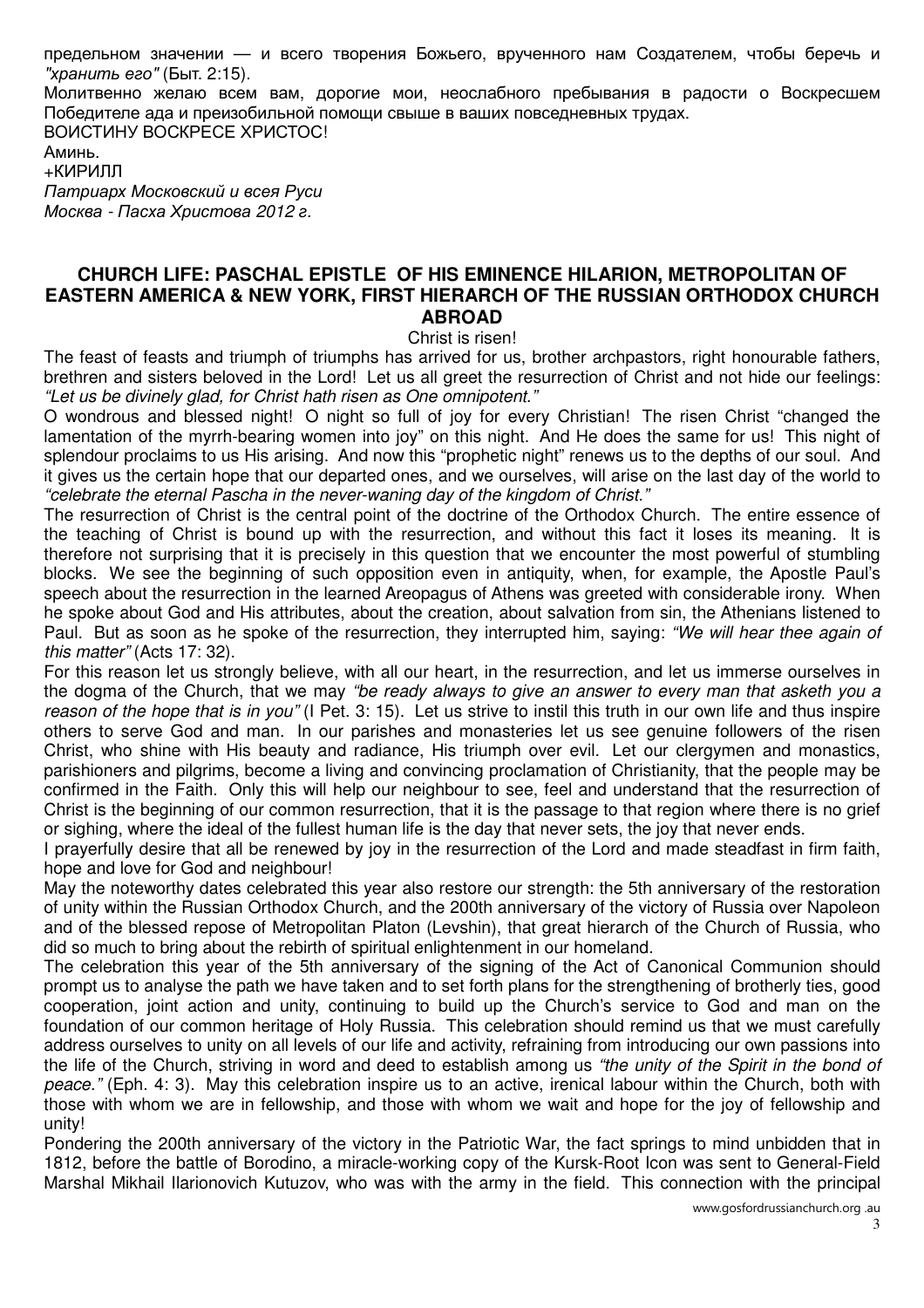holy object of the Russian Diaspora obliges us to mark this event with prayer and to take an interest once again in our own rich history. The invasion of Napoleon profoundly shook the pillar of the Church of Russia of that period, namely, Metropolitan Platon of Moscow and Kolomna, that "second Chrysostom" and "apostle of Moscow", great pedagogue, homilist and writer, who educated a whole series of talented clergymen, among them the holy hierarch Philaret (Drozdov). May the life, labours and writings of Platon help us to meditate on this unique personality, to delve into the doctrine of the Orthodox Church, and to delight in the "banquet of faith" and the "richness of the goodness of the Lord" (the Paschal Homily of St. John Chrysostom), mindful that the resurrection of Christ is our life and our eternal joy!

With paschal joy in the resurrection of Christ! +Hilarion, Metropolitan of Eastern America & New York, First Hierarch of the Russian Church Abroad Pascha, 2012

#### Пасхальное послание ИЛАРИОНА, митрополита Восточно-Американского и Нью-Йоркского, Первоиерарха Русской Зарубежной Церкви. ХРИСТОС ВОСКРЕСЕ!

Праздников праздник и торжество из торжеств наступило для нас, собратья-архипастыри, досточтимые отцы, возлюбленные о Господе братия и сестры! Воскресение Христово все мы встречаем с великой радостью и не скрываем своих чувств: «веселимся божественне, яко воскресе Христос, яко всесилен»! О, чудная и благословенная ночь! Всерадостная ночь для всякого христианина! Воскресший Христос в эту ночь «мироносицам плачь преложил». И нам преложит! И нам эта светоносная ночь вещает восстание. И сейчас эта «провозвестница ночь» обновляет нас до глубин нашей души. И дает несомненную надежду, что и наши усопшие, и мы воскреснем в последний день мира, чтобы «Пасху праздновать вечную в невечернем дни Царствия Христова».

Воскресение Христово является центральным пунктом вероучения Православной Церкви. Вся сущность Христова учения тесно вяжется с воскресением и без этого факта теряет свое значение. Поэтому неудивительно, что нам приходится встречать самые сильные препятствия именно в этом вопросе. Начало такого противодействия мы видим еще в древности, когда, например, речь о воскресении апостола Павла в ученом афинском ареопаге была встречена с большой иронией. Пока он говорил о Боге и Его свойствах, о творении и спасении от греха, афиняне слушали Павла. Но как только он заговорил о воскресении, его перебили словами: «об этом мы послушаем тебя в другой раз» (Деян. XVII, 32).

Посему, крепко, всем сердцем будем веровать воскресению и углубляться в учение Церкви, чтобы всегда быть готовыми «дать отчет о нашем уповании» (1Пет. III, 15). Будем стараться своей жизнью насаждать эту истину и, таким образом, воодушевлять других на служение Богу и людям. Пусть в наших приходах и монастырях увидят подлинных последователей Христа Воскресшего, которые сияют Его красотой и святостью, Его торжеством над злом. Пусть наши священнослужители, монашествующие, прихожане и богомольцы станут живой и убедительной проповедью христианства, чтобы утвердить людей в вере. Только это поможет нашим ближним увидеть, почувствовать и понять, что Воскресение Христово есть начало нашего общего воскресения, что оно есть переход в ту область, где нет печали и воздыхания, где идеал самой полной человеческой жизни, невечерний день и нескончаемая радость.

Молитвенно желаю всем обновиться радостью о Воскресшем Господе и утвердиться в крепкой вере, надежде и любви к Богу и ближним!

Пусть обновят наши силы и празднуемые в нынешнем году знаменательные даты: пятилетия восстановления единства внутри Русской Православной Церкви, двухсотлетия победы России над Наполеоном и блаженной кончины митрополита Платона (Левшина), великого иерарха Отечественной Церкви, много сделавшего для возрождения в ней духовного просвещения.

Празднование в этом году пятилетия подписания Акта о каноническом общении должно заставить нас сделать анализ пройденного пути и наметить планы на укрепление братских связей, доброго сотрудничества, взаимодействия и единства, продолжая строить церковное служение Богу и людям на основе нашего общего святорусского наследия. Это празднование должно напомнить нам о том, что мы должны бережно относиться к единству на всех уровнях нашей жизни и деятельности, воздерживаясь от привнесения своих страстей в церковную жизнь, словом и делом стремясь к созиданию среди нас «единства духа в союзе мира» (Ев. IV, 3). Пусть это празднование воодушевит нас на активную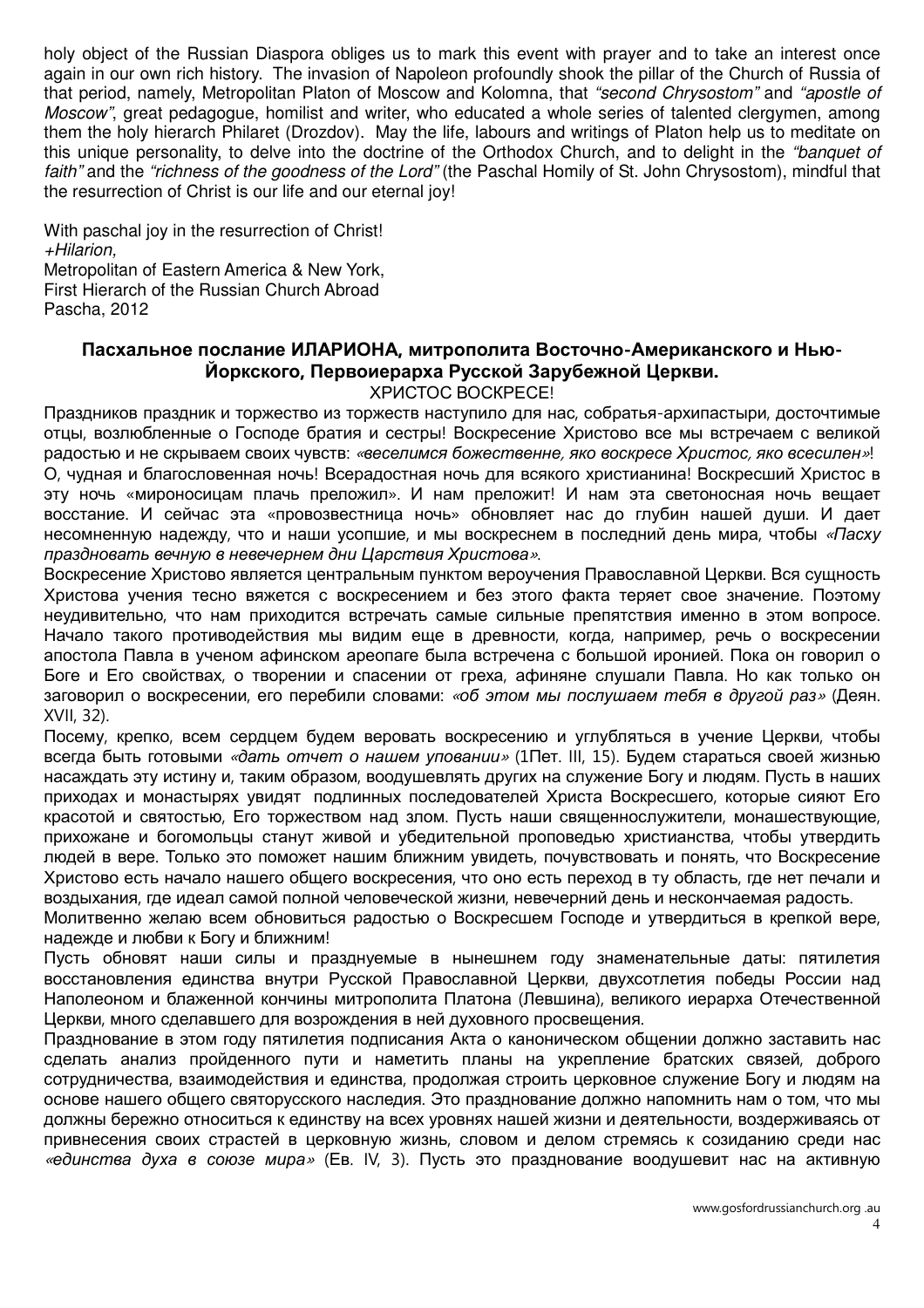умиротворяющую работу в Церкви как с теми, с которыми мы имеем общение, так и с теми, с которыми ожидаем и надеемся на радость общения и единства!

Размышляя о двухсотлетии победы в Отечественной войне, то невольно вспоминается тот факт, что в 1812 г., перед Бородинским сражением, список с Курско-Коренной иконы, прославившийся чудотворениями, был послан к генералу-фельдмаршалу Михаилу Иларионовичу Кутузову в действующую армию. Эта связь с главной святыней русского зарубежья обязывает нас к тому, чтобы мы молитвенно отметили это событие и лишний раз заинтересовались своей богатейшей историей. Нашествие Наполеона глубоко потрясло столпа Русской Церкви того времени, а именно митрополита Московского и Коломенского Платона, этого «второго Златоуста» и «московского апостола», великого педагога, проповедника и писателя, воспитавшего целый ряд талантливых священнослужителей, среди которых был и святитель Филарет (Дроздов). Да помогут нам жизнь, труды и сочинения Платоновы вдуматься в эту неповторимую личность, погрузиться в учение Православной Церкви, насладиться «пиром веры» и «богатством благости Господа» (из Пасхального слова Златоуста), памятуя, что воскресение Христово есть жизнь наша и наша вечная радость!

С пасхальной радостью о Христе Воскресшем,

митрополит Восточно-Американский и Нью-Йоркский, Первоиерарх Русской Зарубежной Церкви.

#### PARISH LIFE: MARCH - APRIL 2012

The past six weeks has been very busy, with 25 services in our church from between 14 March and 21 April. Most of these services were the solemn services of Great Lent. Although work and family commitments – together with the sheer number – made it hard for many people to attend more than a few of these services, a number those who did attend took the opportunity to read in church for the first time. It is hoped that more and more parishioners, over time, become involved in the services in this way.

A parish activity at which a great many people were present was the pre-Easter clean-up. There were possibly more people present at this clean-up than at any other since our church opened in 2004! This was encouraging, and certainly made for light work. It also ensured that our small church was at its best for the Holy Week Services and Pascha.

A lively and well-attended Paschal service was Vespers at 11.00am on the feast of Pascha itself. This service is one that we have had at this time only since 2009, prior to which it was always in the evening, and attended by very few people. This year, approximately 40 people were in church, Easter baskets were blessed, and most remained behind afterwards to celebrate the feast and socialise.

We learned of two significant clergy moves soon after Pascha. Late in April, Reader Christopher Dowling relocated to Canberra because of work commitments. Although received into Orthodoxy in our parish, Chris was tonsured a reader in Canberra when working there in 2009, and it is expected that he will now resume his responsibilities there in the parish of Saint John the Baptist.

At around the same time we learned that Father Martin and his family will be relocating to Lyons, France, as of mid-July, also because of work commitments. Father Martin has been with us since his ordination in January 2008, and his absence will be keenly felt.

At this stage, it is expected that Father Martin's final service in Gosford will be on Sunday 1 July 2012. Metropolitan Hilarion has agreed to visit the parish and preside at Divine Liturgy on this day, his first visit to our parish since he became Metropolitan. Parishioners and friends are asked to keep this day free and to be with us on this day as we welcome Vladyka and farewell Father Martin.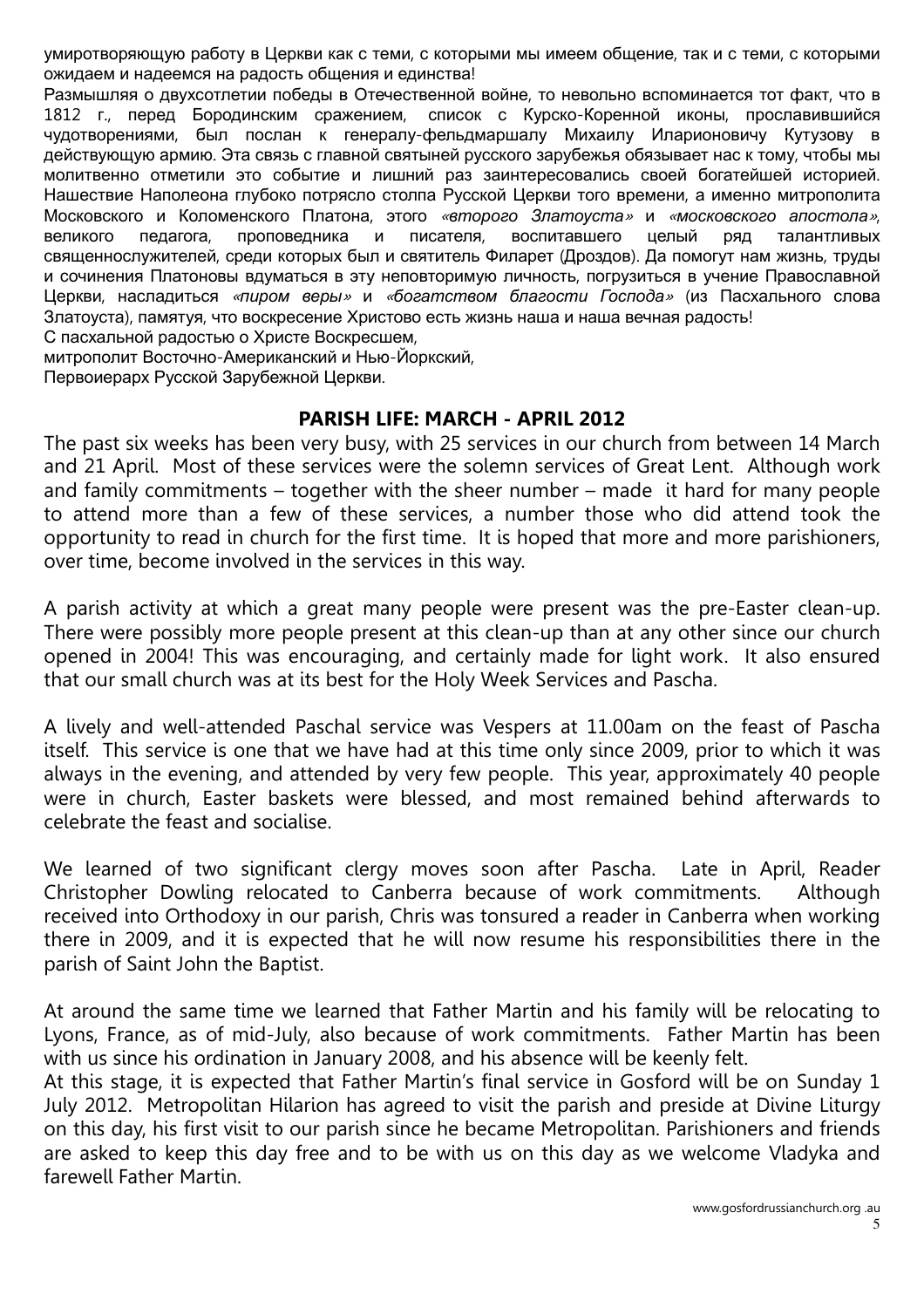# PARISH LIFE: VIST FROM THE BELARUS CONVENT, FORTHCOMING SERVICES

As of Sunday 20 May, our new service timetable will be available in church. Our Sunday services in June coincide with two major commemorations: the Great Feast of Pentecost on 3 June, and the Feast of All Saints of Russia on 17 June. On the evening of Saturday 2 June, we will have All-night Vigil with the blessing of loaves and wheat, wine and oil. As is customary, the church will be decorated with green branches in honour of the life-giving Trinity. The Ladies' Auxiliary will be preparing the small bunches of fresh flowers that are held by the faithful during the services on this feast, and these can be purchased upon arrival at church. Divine Liturgy on the feast of Pentecost itself will be followed by Vespers with the "kneeling prayers", so called because during them we pray on our knees for the first time since Pascha. It is possible that at one of our Sunday services in June we will have a visit from a nun of the Saint Elisabeth Convent in Minsk, Belarus. More information about this visit and the forthcoming services will be included in the next issue of the newsletter.

#### PARISH LIFE: PARISH COUNCIL NEWS

Parish Council met on Tuesday 1 May for the first time since March. It was a long meeting – over two and a half hours – with many aspects of parish life discussed. The usual financial reports were presented, with these showing that our parish "Future Fund" totalled just under \$40,000.00 at the end of March 2012. It was agreed that Diocesan and Synodal levies totalling \$2625.32 would be paid for the 2011 calendar year, the first time that our parish has been asked to pay such levies. The important work of the Risk Sub-Committee was considered, with suggestions put forward for ways of making our church and grounds safer. It was agreed that our parish charitable collections during the Apostles' and Nativity Fasts would be to assist the Pakistan Mission and the building of the Lubyanka "Church-on-the-Blood" in Moscow respectively. Consideration was also given to changes in parish administration that will allow Father James to concentrate more fully on pastoral work. Parish Council is due to meet next on Tuesday 12 June 2012.

# CHURCH LIFE: PARISH FEAST DAY AT WALLSEND

Our neighbouring parish of Saint Nicholas in Wallsend, Newcastle, will this year celebrate its patronal feast on Saturday 19 May, transferred from Tuesday 22 May so as to allow as many as possible to attend. This is the parish in which Father James serves when he is not at Gosford. For those who have not visited Wallsend before, the parish was founded in 1952 by Orthodox Russians, Belorussians and Ukrainians who left Europe after World War 2. It is one of the oldest parishes in our Diocese. The current church, a small red brick church with blue cupolas, was built by the parishioners themselves in the 1960s. Vigil with the blessing of loaves, wheat, wine and oil will be at 6.00pm on Friday 18th May. Blessing of Water will be at 8.15am on Sunday 19th, the day of the feast itself, and Divine Liturgy will be at 9.00am. A moleben to St Nicholas and a procession around the church will follow. There will be a festive lunch in the church hall afterwards. Only 88 kms and one hour's drive from West Gosford, or 114 kms and one hour and ten minutes from Berowra! Please let Father James know if you are planning to attend so as to assist with catering. Regardless of your plans to attend, please consider one or more tickets in the raffle to assist the Wallsend parish renovate its small church. We at Gosford have been very fortunate in our friendships over the years, and it is important that we extend the same friendship and generosity to others.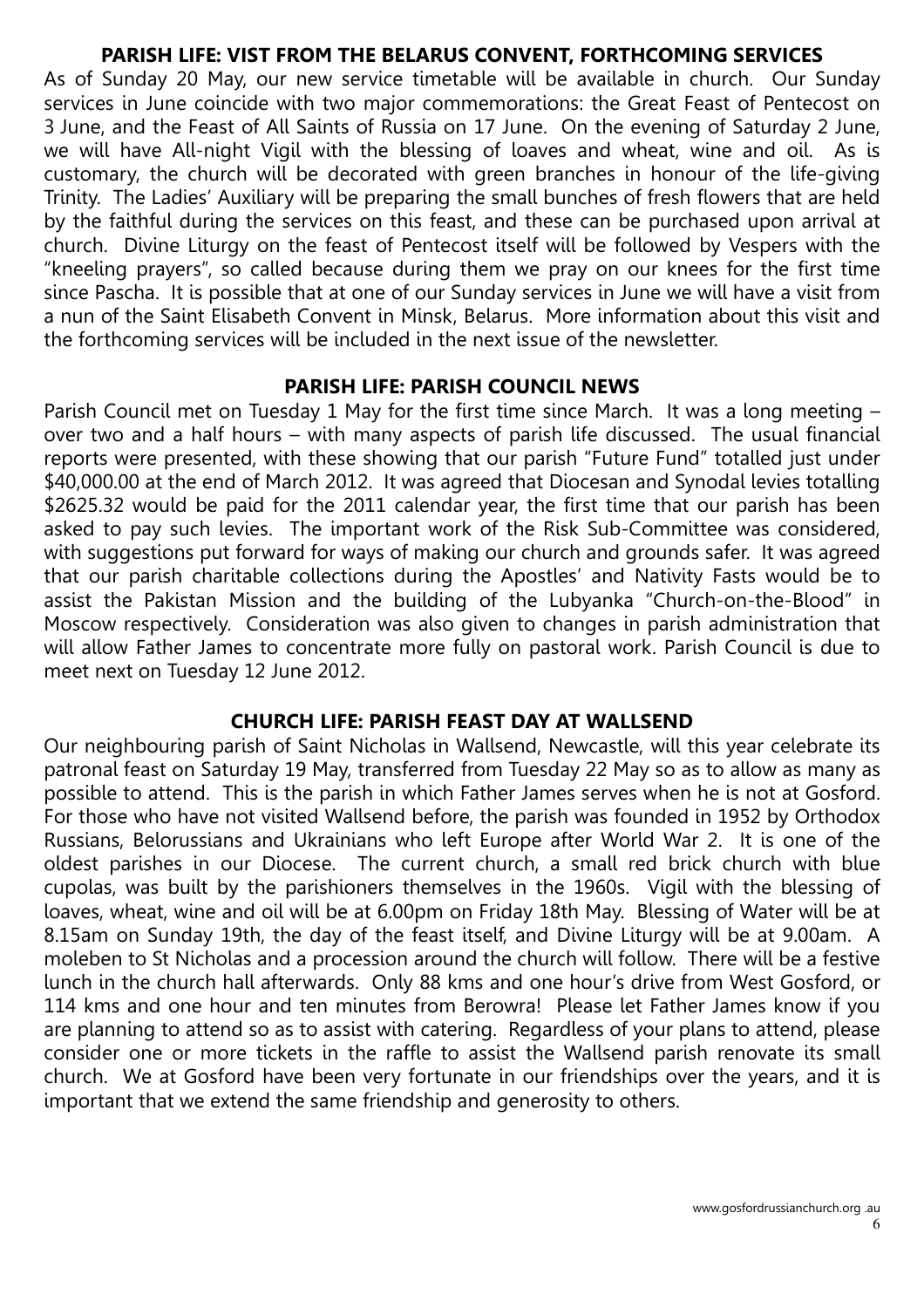# PARISH LIFE: TIMES FOR CONFESSION

During Great Lent many people came to confess before and during the reading of the Hours (Часы) that precede Divine Liturgy. Although this can at times be a practical arrangement, the large number of people wishing to confess meant that on more than one occasion during Great Lent the beginning of the service was delayed. To avoid this happening in future, all those who are able to do so should confess on Saturday evenings, there being opportunities to do this before, during and after the evening service. Coming the evening before also allows for a fuller and more careful confession. With Father Martin leaving us, there is now a great deal more for Father James to do during the services, and planning times at which to confess will greatly help him in this regard.

# CHURCH LIFE: FUNDRAISER FOR PRESENTATION CONVENT

The next fundraiser to benefit the construction fund for the Presentation Convent in Bungarby, SE NSW, will be held in the Cabramatta Church Hall on Sunday 27 May 12 starting at 6pm. Abbess Anna will be present and Archpriest Nicholas Karipoff (Holy Protection Cathedral, Melbourne) will give a talk on "The Confines of Science: The Cosmos of Faith'. Afterwards there will be an auction and raffle, with lots of spot prizes to keep the crowd entertained. Entry is \$25 per head and dinner will be an all Italian Buffet. To make this event parent friendly, a crèche will be set up in an upstairs classroom. Construction has commenced on the accommodation blocks at the Sisterhood and progress is being made as a result of funds raised at previous functions. For further information please contact Mark Ganin on (02) 9891 4961 or 0409 178 536. Email: mark.ganin(at)bigpond.com

# DIOCESAN LIFE: STATEMENT OF THE EPISCOPAL ASSEMBLY OF OCEANIA SUBMITTED TO THE INQUIRY INTO THE MARRIAGE EQUALITY BILL 2012

The Orthodox Christian position on marriage requires an adequate understanding of how the term 'marriage' is understood not only in our faith community, but also its broader societal implications.

Marriage is regarded above all as a **sacrament** that has been instituted by God who created man and woman in His own image and likeness (Genesis 1:27-31). There is a strong biblical basis for this view, and the position of the Orthodox Church worldwide (not only in Australia) can never depart from the teaching of Holy Scripture. The union between a man and a woman in the Sacrament of Marriage reflects the union between Christ and His Church (Ephesians 5:21-33).

Those who freely choose to enter into marriage, enter into a conjugal union which ideally leads to procreation. Whilst not every marriage is blessed with the birth of children, every such monogamous union exists to form of a man and a woman a new reality of 'one flesh' (Mark 10:6-8).

The implications of such within society are:

• Marriage is a unique relationship between one man and one woman wherein the human person is made complete through gender complementarity;

• Marriage is the very foundation of a family, which in turn is the foundation of society itself;

• Confusing the institution of marriage with same-sex unions will have serious consequences for religious freedom and implications for freedom of conscience; and

• Children should be afforded every opportunity to start life, grow and develop with both their biological parents, i.e. their mother and father.